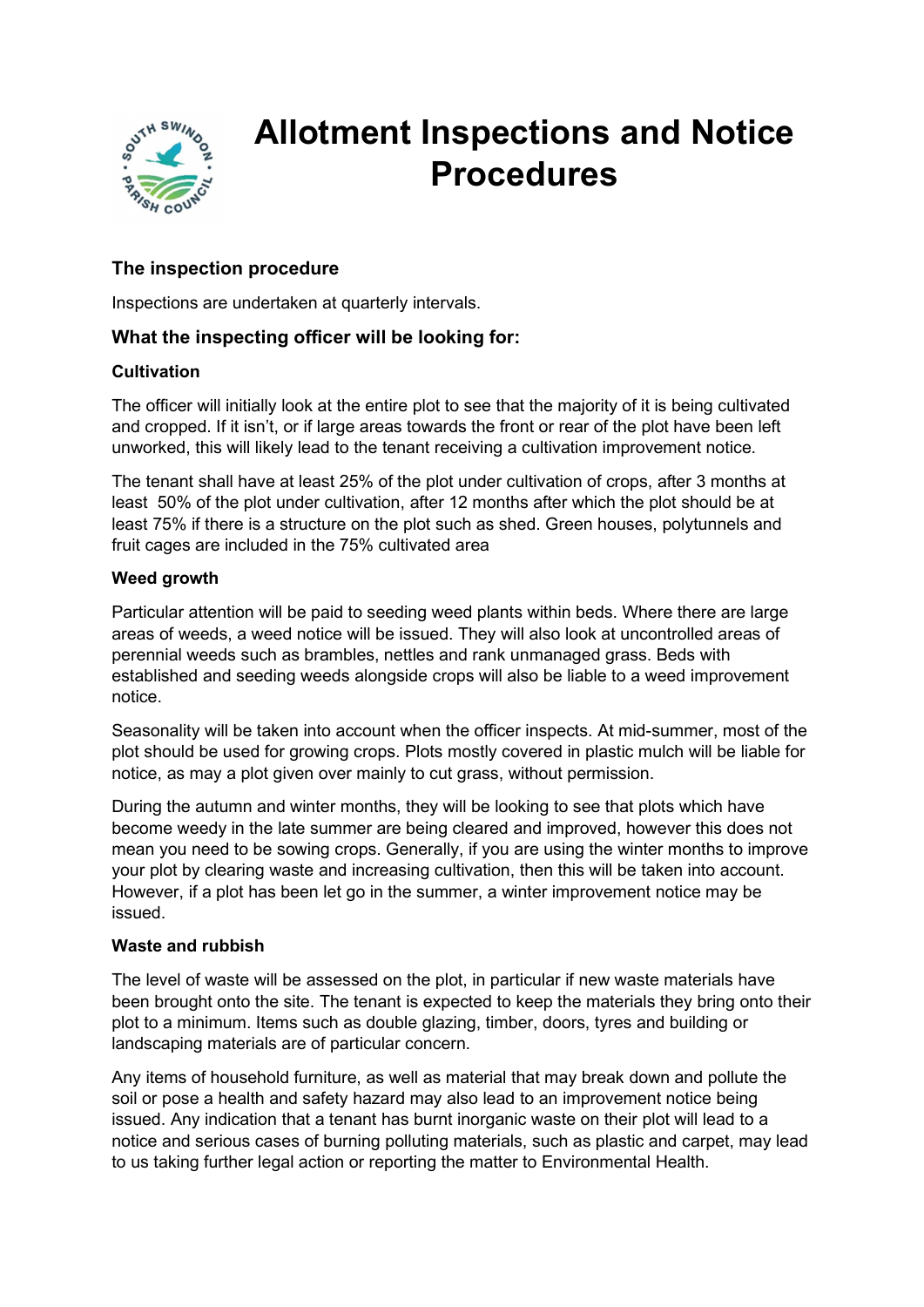## Other rule breaches

This may include potential hazards such as overly deep ponds or the use of glass bottles for bed construction; leaning or dangerous structures or structures without permission. Checks that trees are being kept under control and are not causing excessive shading and vegetation is not overhanging other plots and tracks will also be made.

The officer will also look at hen houses and rabbit hutches to ensure that animal welfare is being taken care of and that no cockerels are on the plot.

## Improvement Notices

## I have received a notice – why and what action should I take?

If your plot is not clearly numbered, then you might have received a neighbour's notice in error. Your plot must be clearly numbered – as per the Tenancy Agreement and Allotment Guidelines – and you must contact us well in advance of the reinspection date.

Most notices are issued for poor cultivation or weed-infested beds, but they can also be issued for overgrown boundaries, plots infested with brambles and long grass, dangerous structures, as well as tenants having illegal/excessive waste on their plot. You need to deal with the issues identified before the earliest reinspection date on the notice to pass it.

## What is the difference between a weed and a cultivation notice?

A weed notice can relate to weed infestation on existing beds and will state in the notice reasons or large areas of weed infestation that you are failing to control weeds on your plot, this might include areas at the back of plots, behind structures and between trees. Usually a weed notice is best responded to by simply tidying your plot and ensuring all bed areas are dug over before the reinspection.

A cultivation notice relates to the percentage of the plot you are cultivating. The reasons in your notice will state that you are not cultivating your plot in line with allotment rules. Cultivation notices can be issued due to excessive areas of lawn (without prior permission) or grass pathways and overgrown and non-cropped bed areas – including overgrown hedging and bramble-infested areas.

To avoid a cultivation notice, you need to be cultivating at least 75 per cent of your allotment area. However just cutting back weeds or covering beds with weed- suppressing material is not enough to pass inspection. Of the two, the cultivation notice will tend to require more work to put right. However, both notices can lead to the termination of your tenancy if problems persist.

## Allotment waste notice

Tenants sometimes bring building materials or green waste from their home or work onto the allotment. Often this is in breach of rules and results in a waste notice. Any amount of nonallotment green waste could result in a waste notice and any materials brought onto the allotment that is not being used to cultivate crops could also be liable to a waste notice. If you have a notice, then we will expect you to remove all the materials that are not being used for cultivation from the plot. Materials include broken glass or glass windows or frames, unused plastic materials (including play equipment), furniture, metal waste, or any painted wood or MDF. Any organic material that is causing a health risk could result in a waste notice.